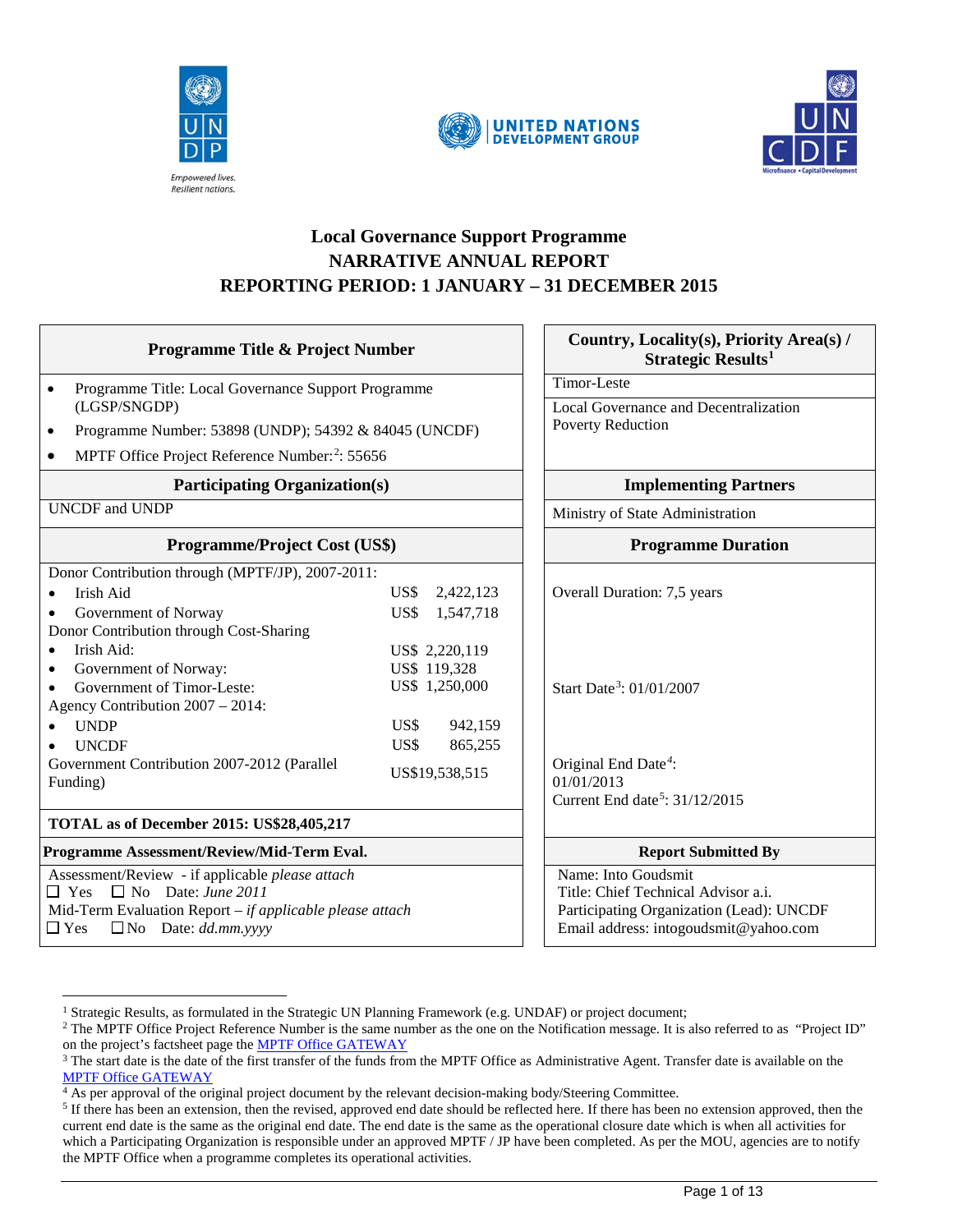# **List of Acronyms**

| <b>APD</b>   | <b>Administrative Pre-Deconcentration</b>                  |
|--------------|------------------------------------------------------------|
| <b>BoQ</b>   | <b>Bill of Quantity</b>                                    |
| CD           | <b>Capacity Development</b>                                |
| <b>CSA</b>   | <b>Cost Sharing Agreement</b>                              |
| <b>DSF</b>   | <b>Decentralization Strategic Framework</b>                |
| <b>DTC</b>   | <b>District Tender Committee</b>                           |
| <b>DSF</b>   | <b>District Strategic Framework</b>                        |
| GoTL         | Government of Timor-Leste                                  |
| <b>ISD</b>   | <b>Infrastructure and Service Delivery</b>                 |
| <b>LDP</b>   | <b>Local Development Program</b>                           |
| LG           | <b>Local Governance</b>                                    |
| <b>LGSP</b>  | <b>Local Governance Support Program</b>                    |
| LoA          | Letter of Agreement                                        |
| MC           | <b>Minimum Conditions</b>                                  |
| M&E          | Monitoring & Evaluation                                    |
| <b>MIS</b>   | <b>Management Information Systems</b>                      |
| MoF          | Ministry of Finance                                        |
| <b>MSA</b>   | Ministry of State Administration                           |
| NGO          | Non-Governmental Organization                              |
| <b>NSDP</b>  | National Strategic Development Plan                        |
| PDID/M       | <b>Integrated District/ Municipal Development Planning</b> |
| <b>PEM</b>   | <b>Public Expenditure Management</b>                       |
| <b>PFM</b>   | <b>Public Financial Management</b>                         |
| <b>PM</b>    | <b>Performance Measures</b>                                |
| <b>SAA</b>   | <b>Standard Administrative Arrangement</b>                 |
| <b>SNGDP</b> | Sub-National Governance and Development Programme          |
| <b>SSAD</b>  | Secretary of State for Administrative Decentralization     |
| <b>SSIS</b>  | Secretary of State for Institutional Strengthening         |
| <b>UNCDF</b> | <b>United Nations Capital Development Fund</b>             |
| <b>UNDAF</b> | <b>United Nations Development Assistance Framework</b>     |
| <b>UNDP</b>  | <b>United Nations Development Program</b>                  |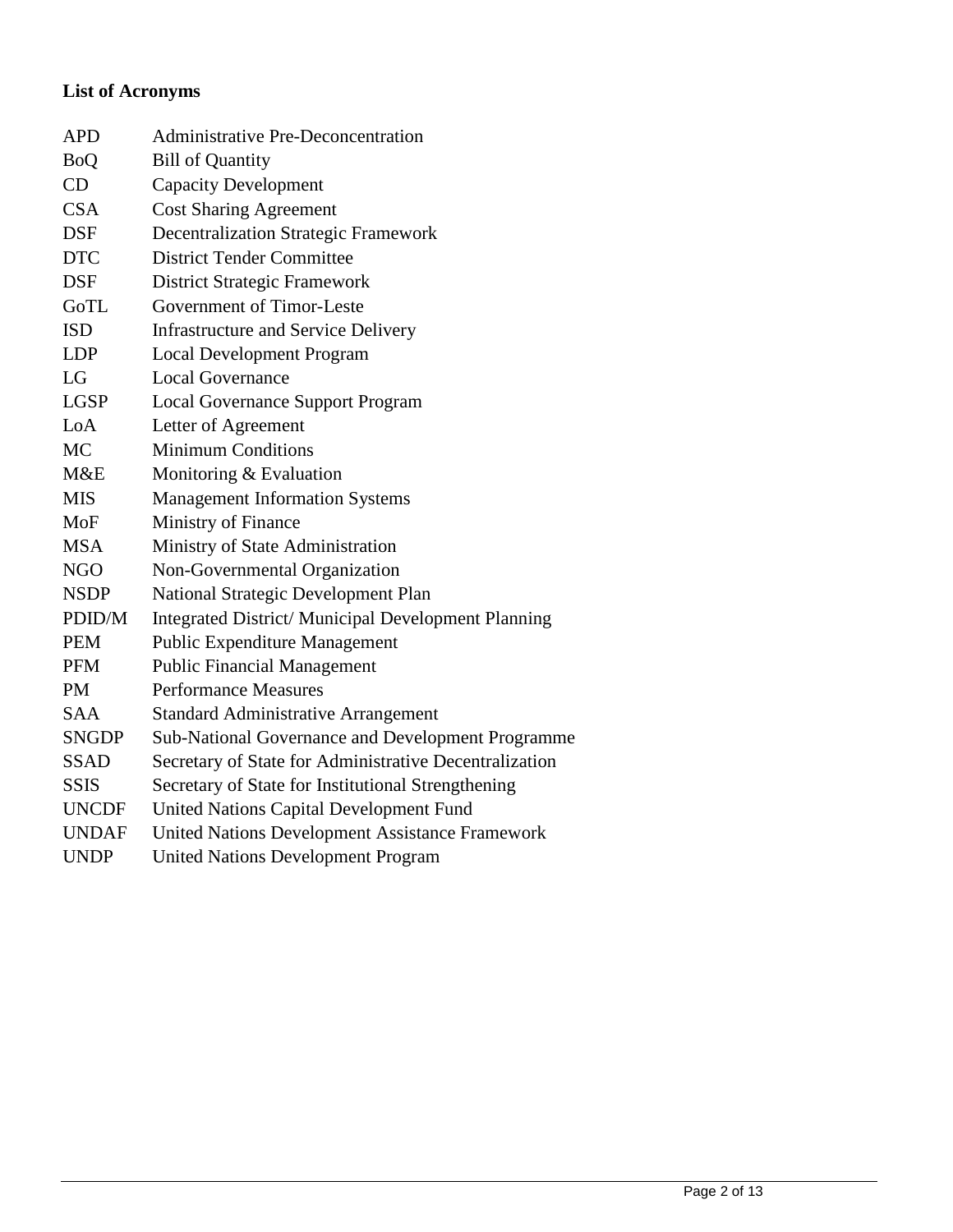## **PART I: NARRATIVE REPORT**

#### **Executive Summary**

This Consolidated Annual Report under the Joint Programme Local Governance Support Programme (LGSP/SNGDP) covers the period from 1 January to 31 December 2015. This report is in fulfilment of the reporting requirements set out in the Standard Administrative Arrangement (SAA) concluded with the Contributors. In line with the Memorandum of Understanding (MOU) signed by Participating Organizations, the report is consolidated based on information, data and financial statements submitted by Participating Organizations. It is neither an evaluation of the Joint Programme nor an assessment of the performance of the Participating Organizations. The report provide the Project Board with a comprehensive overview of achievements and challenges associated with the Joint Programme, enabling it to make strategic decisions and take corrective measures, where applicable.

During 2015, the LGSP/SNGDP continued provides advisory and technical support to the Ministry of State Administration (MSA) in the implementation of 2015 capital investment projects and planning process for 2016 projects. The continued support was aimed at strengthening local capacities to plan, budget and implement basic infrastructure projects, particularly in the improvement of bottom-up planning procedures and the implementation of competitive tendering system. A series of training programmes and workshop were organized on the pre-qualification, procurement procedures and engineering training. LGSP/SNGDP also introduces and designed maintenance grant system and procedures that will be embedded into the regular PDID/M planning cycle.

There is no significant progress on the decentralisation policy development. The Administrative deconcentration policy has not been fully implemented by MSA as planned. Thus, LGSP continued deliver training for the current district administration and line-ministries staff. The training programme was expanded to cover eight more municipalities in 2015.

The LGSP is scheduled to end in December 2015. Additional resources being mobilized to support its successor programme, SNGDP planned activities for 2016 to 2018. At the time of writing this report, LGSP project has been extended for another 6 months (January to June 2016) with the aim to facilitate the project closure (financial and operational) and the full implementation of SNGDP.

The Multi-Partner Trust Fund Office (MPTF Office) of the United Nations Development Programme (UNDP) serves as the Administrative Agent (AA) for the pass-through funded portion of the Joint Programme (i.e. LGSP). The MPTF Office receives, administers and manages contributions from Contributors, and disburses these funds to the Participating Organizations in accordance with the decisions of the Project Board as per the requests submitted to the MPTF Office. The Administrative Agent receives and consolidates annual reports and submits to the Project Board through the UN Resident Coordinator. This report is presented in two parts. Part I is the Annual Narrative Report and Part II is the Annual Financial Report for the pass-through funded portion of the Joint Programme.

### **I. Programme Purpose**

The overall programme outcome is to contribute towards poverty reduction in Timor-Leste through improved local capacity to deliver an efficient, accountable and gender-responsive basic service by local administrations to poor communities in rural areas.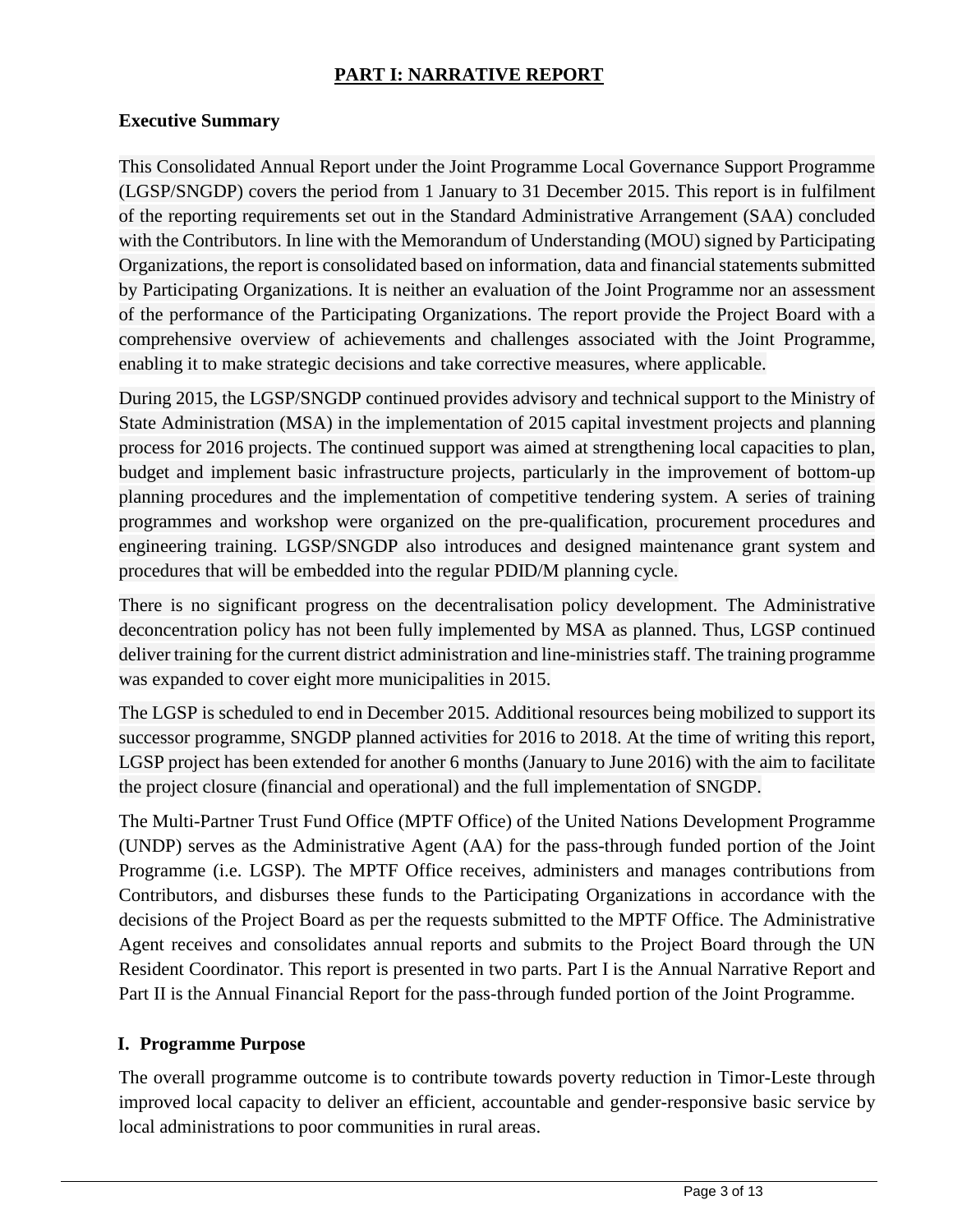The LGSP/SNGDP has the primary objective of supporting the establishment of a fully-fledged local government system in Timor-Leste by: i) supporting the implementation of improved local governance and local development procedures and processes in order to ensure increased participation in local decision‐making processes, effective and efficient local‐level infrastructure and service delivery (ISD) through expanded capacity development support; ii) supporting further policy dialogue and direct technical assistance, with the objective of establishing an appropriate, comprehensive and gender‐ responsive institutional, legal, and regulatory framework for local government/local service delivery by the Government, with citizen participation in local decision‐making processes and implementation of local development initiatives. These should be based on international best practices and on policy relevant lessons generated from the Timor‐Leste context and experience.

Through achieving its primary objective, the LGSP/SNGDP will thus contribute towards improving local-level infrastructure and service delivery, and reducing poverty.

### **II. Key Results for 2015**

#### **i) Programme Outcome**

Increased capacity for efficient, accountable and gender-responsive delivery of services by local administrations.

During this reporting period, LGSP/SNGDP continued supporting bottom-up and participatory planning processes in all 12 Municipalities for PDID/M 2016 projects. Technical advice were provided to MSA on regular basis to ensure that the Municipal Investment Plan (MIP) reflects local needs for basic infrastructures.

The 2015 also marked as an important year where projects at the local level are implemented for the first time through a competitive tendering system. This is an important step to develop a transparent and accountable Public Expenditure Management framework for the future local governments. About 84 projects (value of US\$ 11.6 million) were tendered following the PDID/M procurement rules and procedures.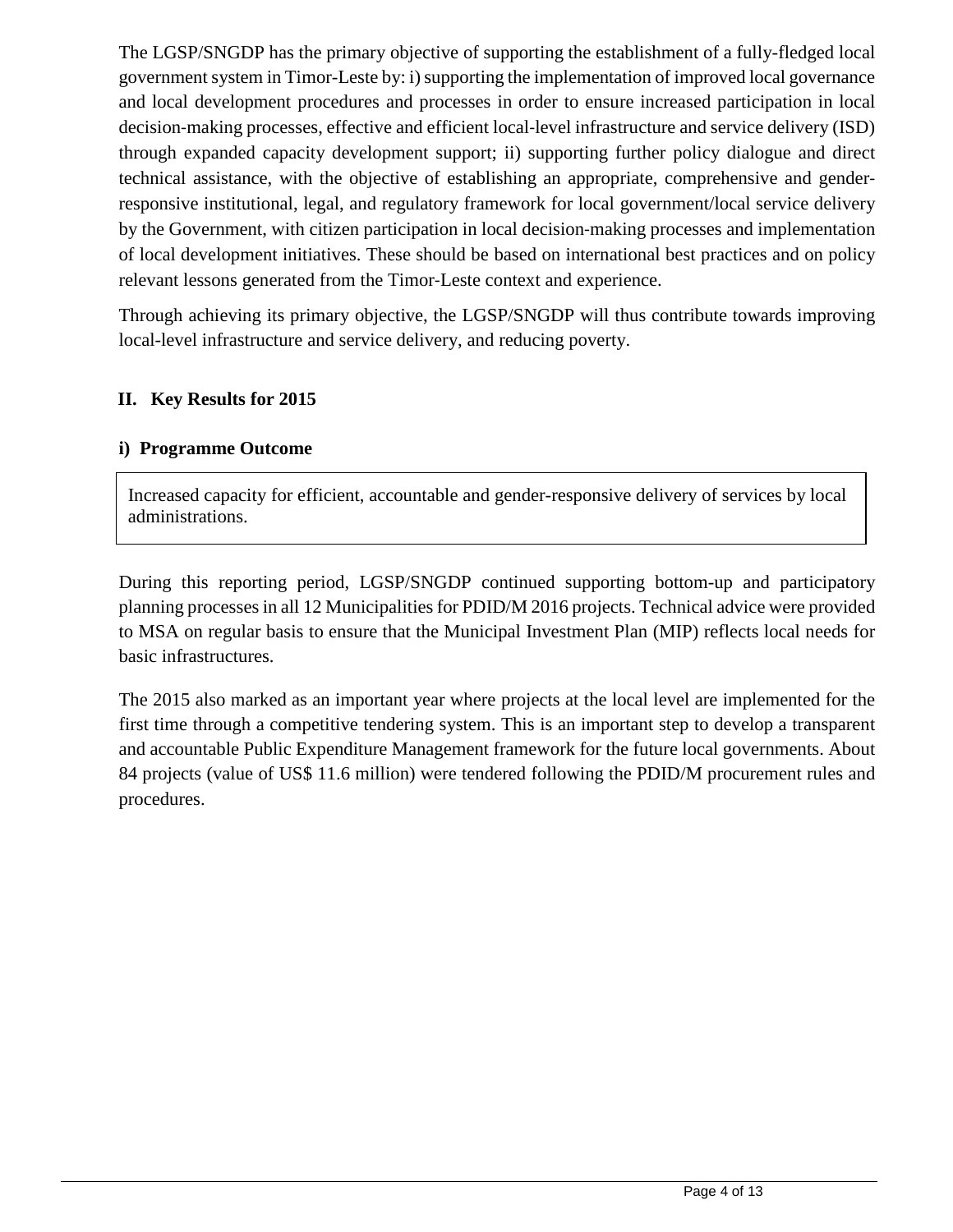### **ii) Programme Output**

### **Local Development**

**LGSP Output 1: Improved capacity for local Infrastructure and Service Delivery (ISD) by sub-national bodies with increased citizen participation**

**SNGDP Outcome 2 Output 4: MSA national and sub-national capacities to implement PDID/M are strengthened**

*2015 Annual Target Indicator:* 

- PDID/M 2015 projects are tendered and completed, and Municipal Investment Plan 2016 are approved following LGSP designed bottom-up planning procedures
- Training on project design and costing conducted for the municipal technical staff capacity are improved through better project design and costing.

*2015 Key Achievement:*

• Public tender for 84 basic infrastructure projects (\$11.6 million USD) following PDID/M Procurement rules and procedures;

During 2015, LGSP/SNGDP continued provide advisory and technical support to MSA in the implementation of PDID/M projects carried-over from 2013 as well as public tendering process for 2015 projects. About 84 projects (\$11.6 million) were tendered and implemented during 2015.

However, the planning process for 2016 projects experienced delays due to changes in the government in early February 2015 that shifted PDID/M responsibility from MSA to the newly created Ministry of Planning and Strategic Investment (MPSI). The planning processes for 2016 projects were eventually canceled, and as an interim arrangement, MSA was requested to continue with the implementation of the previous and current year projects. Nonetheless, there is about \$10 million of new projects that were decided by the central government to be included in the PDID/M 2016.

To improve project design and costing (i.e. Bill of Quantities or BoQ), LGSP/SNGDP continued deliver engineering training to MSA and district-based technical staff. The training programme was delivered to coincide with the PDID/M planning cycle following "on-the-job" training approach. A series of engineering training on building design and maintenance were delivered to the technical staff at the national and municipal level. A training session on road construction was also delivered jointly with Road for Development (Enhancing Rural Access) project of ILO.

### **Policy and Legislation**

**LGSP Output 2: Improved institutional, legal and regulatory Framework established in support of effective local governance**

**SNGDP Outcome 2 Output 3: Institutional framework, policies and procedures for sub-national investments are updated and improved**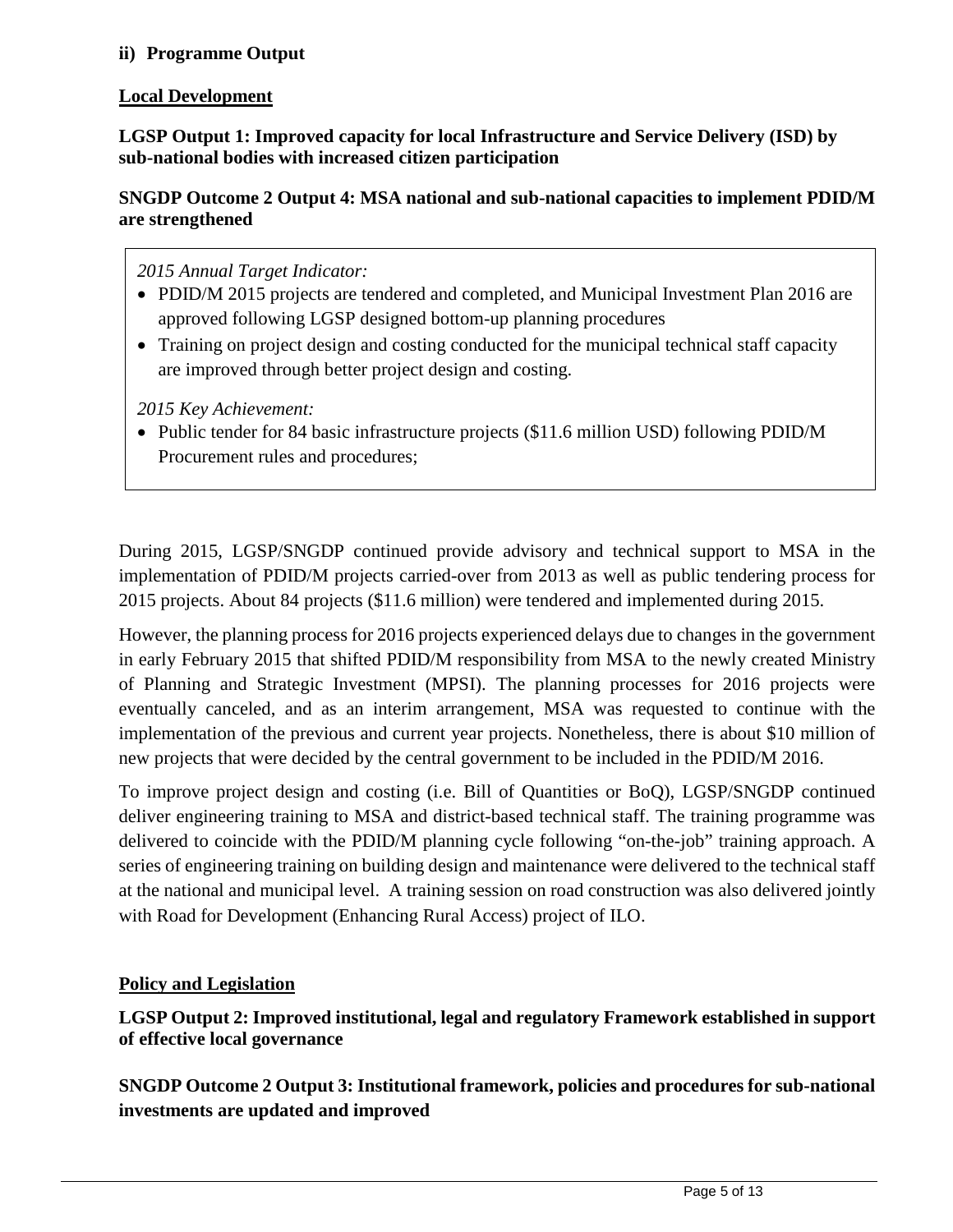*2015 Annual Target Indicator:* 

- PDID/M 2015 projects tendered following PDID/M Procurement Decree Law
- Bottom-up PDID planning for 2016 conducted following the PDID/M planning procedures

*2015 Key Achievement:*

• Establishment of pre-qualification process and competitive tender system and procedures.

LGSP/SNGDP has continued to provide advisory support with a focus to establish a transparent, accountable and competitive tender system. Training and advice were provided to the District Procurement Committee members during the pre-qualification process, public tendering process and announcement, and contestation period.

LGSP/SNGDP was also provide policy inputs on functional assignment and municipal organizational strengthening to the current government deconcetration policy.

# **SNGDP Outcome 1: Decentralisation policies are formulated and implemented**

## **Output 1: Effective decentralization policy and planning, implementation, coordination, monitoring and evaluation at central and sub-national levels**

The National Diagnostic Assessment was expanded to cover seven more state institutions in 2015, namely Ministry of Justice, PNTL, MSA, MCIE, MAF, MSS and SEPFOPE. The self-assessment and stakeholder assessment for these institutions were completed. The assessment report is being prepared at the time of writing this report. The main objective of the national diagnostic is to assess the institutional and organizational productivity capacity of the national institutions to deliver service and to assess whether these institutions are "fit for purpose".

A Policy on Institutional Strengthening was also designed and it seeks to improve the performance of the public service. It seeks to do so by making government ministries more effective as organizations. The Policy on Institutional Strengthening introduces new Performance Improvement Plans.

# **Output 2: Capacities of key actors responsible for operationalizing deconcentration plan identified and systematically developed to enable effective implementation of deconcentration**

On the overall support to the decentralisation policy development, LGSP/SNGDP continued supporting government in the design of Administrative deconcentration capacity building strategy and content for future deconcentration structure. Apart from supporting the Secretary of State for Institutional Strengthening (or SEFI) implementing "Foundation Course" for the existing district administration and line-ministries staff at the municipal level, LGSP/SNGDP was also provide policy inputs on the functional assignment to be de-concentrated to the local level as well as strategy to strengthen municipal organizational capacity as per new administrative setting defined in the PDA Decree Law.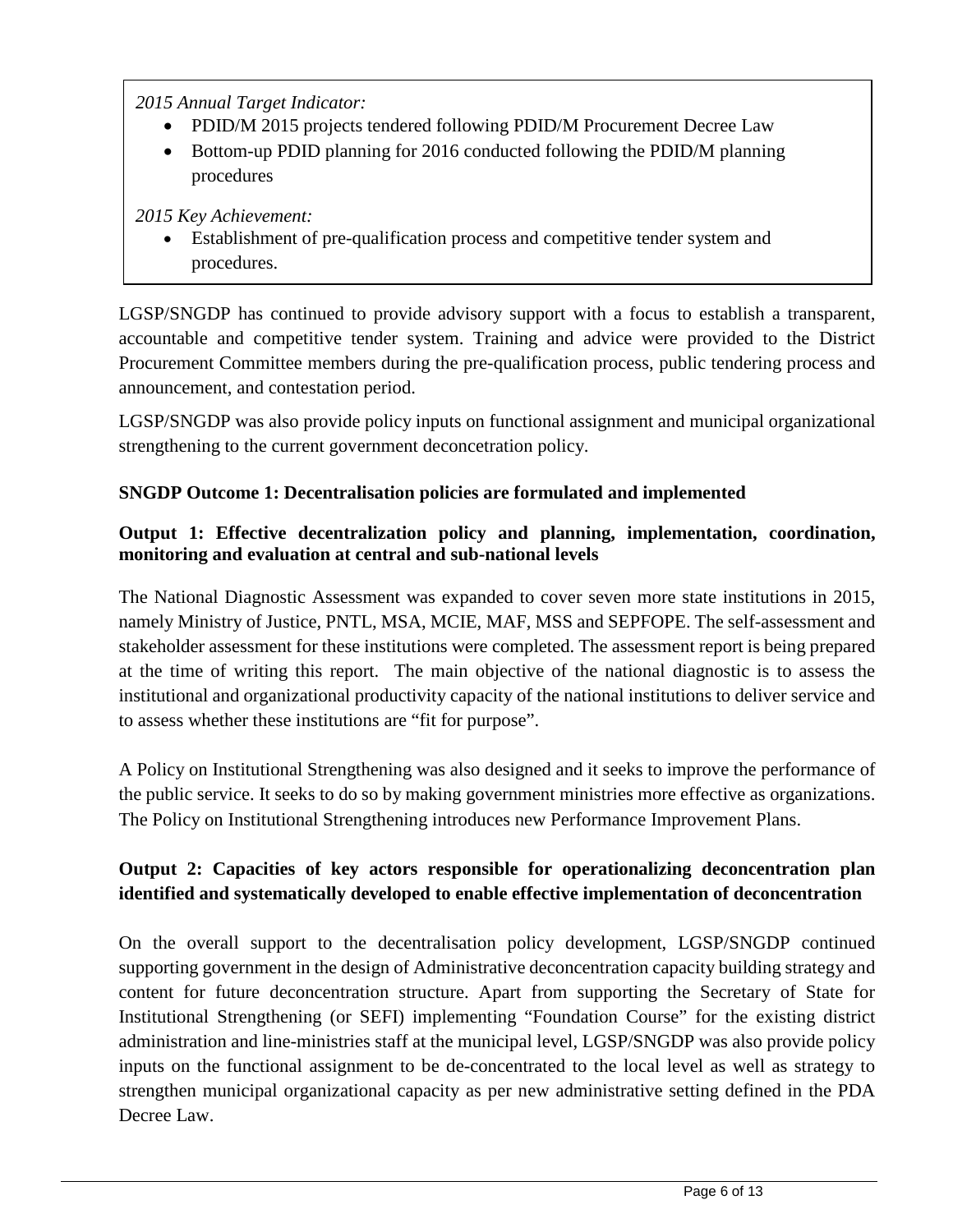The "Foundation Course" was delivered to eight more municipalities during 2015. The second stage of the training programme "Advance Course in Local Governance" training materials being designed and at the time of writing this report all preparatory work for piloting the advance course had also been done. It is expected that the course will be implemented by the end of the first quarter of 2016.

A zero draft note on Policy Input for Standardising Capacity Building Training Program was designed with the aim to standardise capacity building program provided by diverse service providers for public servants.

## **iii) Challenges & Lessons Learned**

## *Challenges:*

- Annual budget allocated for PDID/M projects over the years (\$69.7 million in 2013, \$29.3 million in 2015, and \$10.4 million for 2016) reflects inconsistency in the allocation for municipalities, which shows that the allocation is very much depends on the government's social and political priorities (which most of the time are situational and ad hoc in nature). Out of 12 municipalities, only 6 that will have PDID/M projects in 2016. Formulae for budget allocation as defined in the PDID/M Decree Law has not been followed consistently. Thus, budget predictability and the final inclusion of project proposals in the State Budget remains as an issue that need to be advocate for and considered by the government.
- In the last four and a half year, government has not fully implement its decentralization policy. The Administrative Pre-deconcentration (or PDA) structures has not been established as per defined in the decree law, its subsidiary legislation, regulatory and strategic framework. By the time of writing this report, a new decree-law has been endorsed by the Council of Ministers and its before President for promulgation to revoke the decree-law on PDA.

## *Lessons learned:*

- On the job training approach that was practiced and implemented following PDID/M project cycle shows that the District/Municipal Development Committee and its technical staff are starting to submit better project design projects and costing (BoQ) and project prioritization process follows clearer criteria, based on an analysis of the real benefits of each proposal and on the quality of its technical design.
- The introduction of pre-qualification of local companies and competitive tendering system should further improve transparency and accountability in the procurement of public infrastructure projects as well as increase local company's capacity to compete.

## **III.Qualitative assessment:**

Implementation of PDID/M Procurement Decree Law marked an important steps towards developing of a transparent and accountable public expenditure management framework for sub-national level. This is for the first time, a pre-qualification process was introduced and implemented at the subnational level to assess local contractors' eligibility to compete in the tendering process. Thus, the process not only improve transparency and accountability in the tendering process but also improve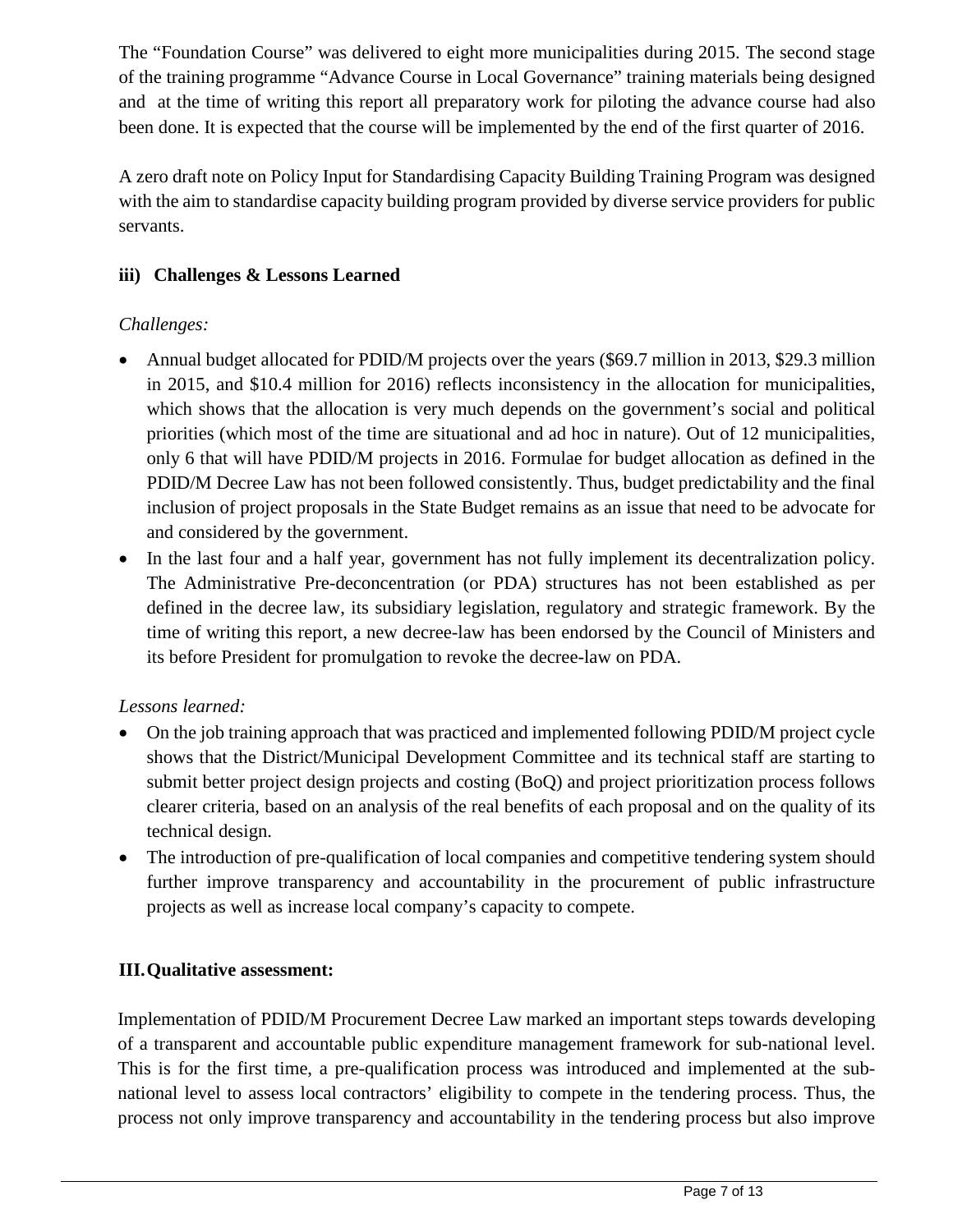project quality as well as contributes towards government ongoing efforts to improve private sector capacity (financial and technical) at the municipalities.

Learning by doing (on the job) type of training is one of the practical approach to enhance individual skills. The engineering training programme was designed to follow PDID/M planning cycle to enable the trainees to have a real time experience in learning as well as practical experience in design real project and estimate the cost.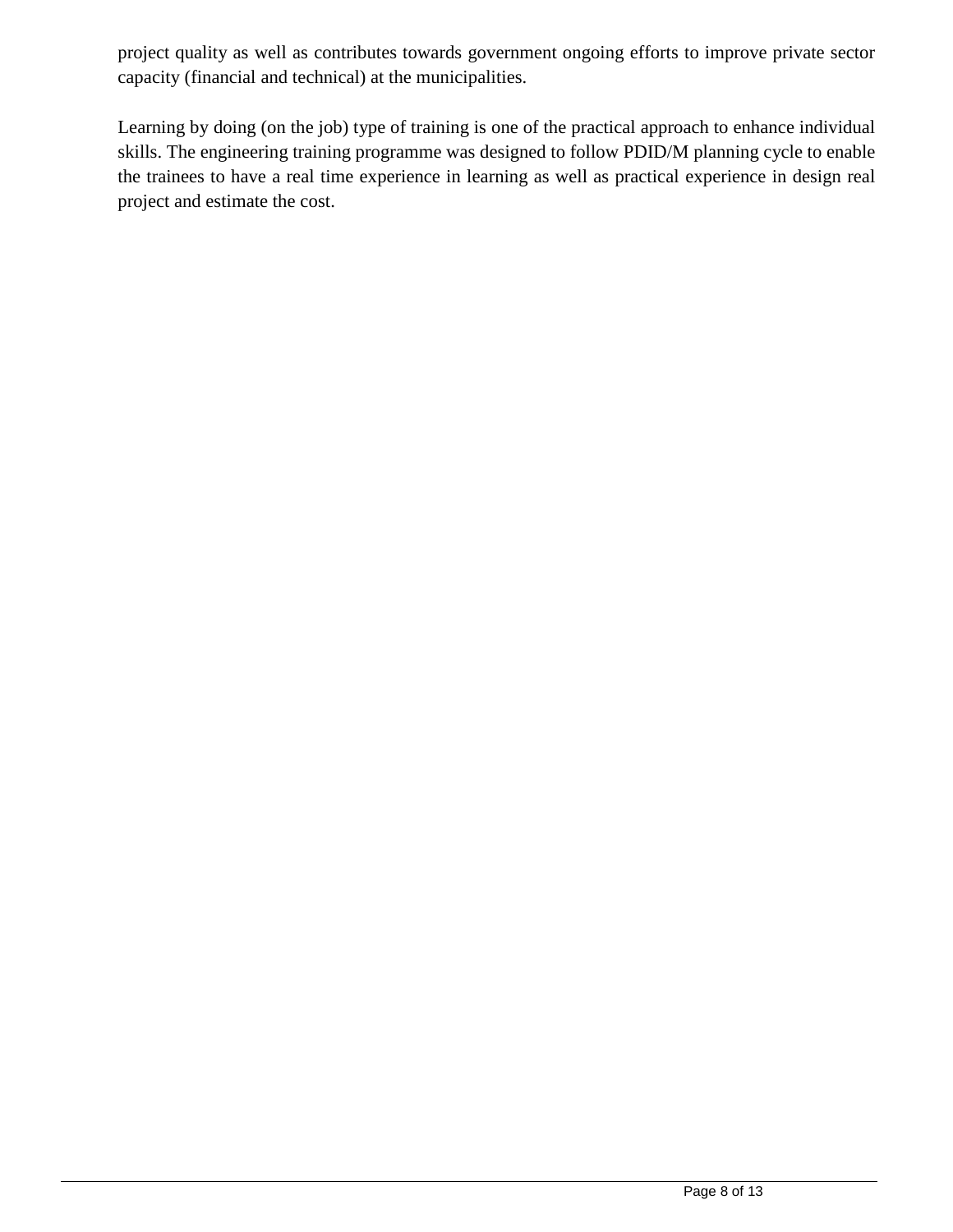|                                           | <b>Achievements</b>                 | <b>Reasons for Variance with Planned</b> | <b>Source of Verification</b> |
|-------------------------------------------|-------------------------------------|------------------------------------------|-------------------------------|
|                                           |                                     | Target (if any)                          |                               |
| <b>Programme Outcome:</b> increased       | • PDID/M framework provides         | Inadequate regulatory framework for      | PDID/M decree law             |
| capacity for efficient, accountable and   | scope for increased local capacity. | the implementation of PDID/M             | <b>DSDP</b> document          |
| gender-responsive delivery of services by | through bottom-up planning          | projects. Subsidiaries legislations such |                               |
| local administrations                     | processes were completed            | as financial procedures have not been    |                               |
|                                           | • Gender issues mainstreamed in     | approved and implemented                 |                               |
|                                           | the DSDP pilot and PDID/M           |                                          |                               |
|                                           | planning manual                     |                                          |                               |
|                                           | • PDID/M procurement decree law     |                                          |                               |
|                                           | provides space for improved         |                                          |                               |
|                                           | transparency and accountability in  |                                          |                               |
|                                           | the public expenditure              |                                          |                               |
|                                           | management                          |                                          |                               |
| Output 1:                                 |                                     |                                          |                               |
| Improved capacity for local service       |                                     |                                          |                               |
| delivery (ISD) by sub-national bodies     |                                     |                                          |                               |
| with increased citizen participation      |                                     |                                          |                               |
|                                           |                                     |                                          |                               |
| <b>Indicators:</b>                        |                                     |                                          |                               |
| • Percentage of Districts/Municipalities  |                                     | No evaluation of MC/MP                   |                               |
| which meet MC/MP measured                 | n/a                                 |                                          |                               |
| through annual evaluations                |                                     |                                          |                               |
|                                           |                                     |                                          |                               |
| • Percentage of Districts/Municipalities  | All 12 Municipalities (100%) plans  |                                          | District/Municipal capital    |
| develop and approves local                | and their respective district       |                                          | investment plan proposals     |
| development plans and budget each         | investment plan for 2016 approved   |                                          |                               |
| years                                     |                                     |                                          |                               |
|                                           | M&E framework was designed but      |                                          |                               |
|                                           | not yet operated                    |                                          |                               |
|                                           |                                     |                                          |                               |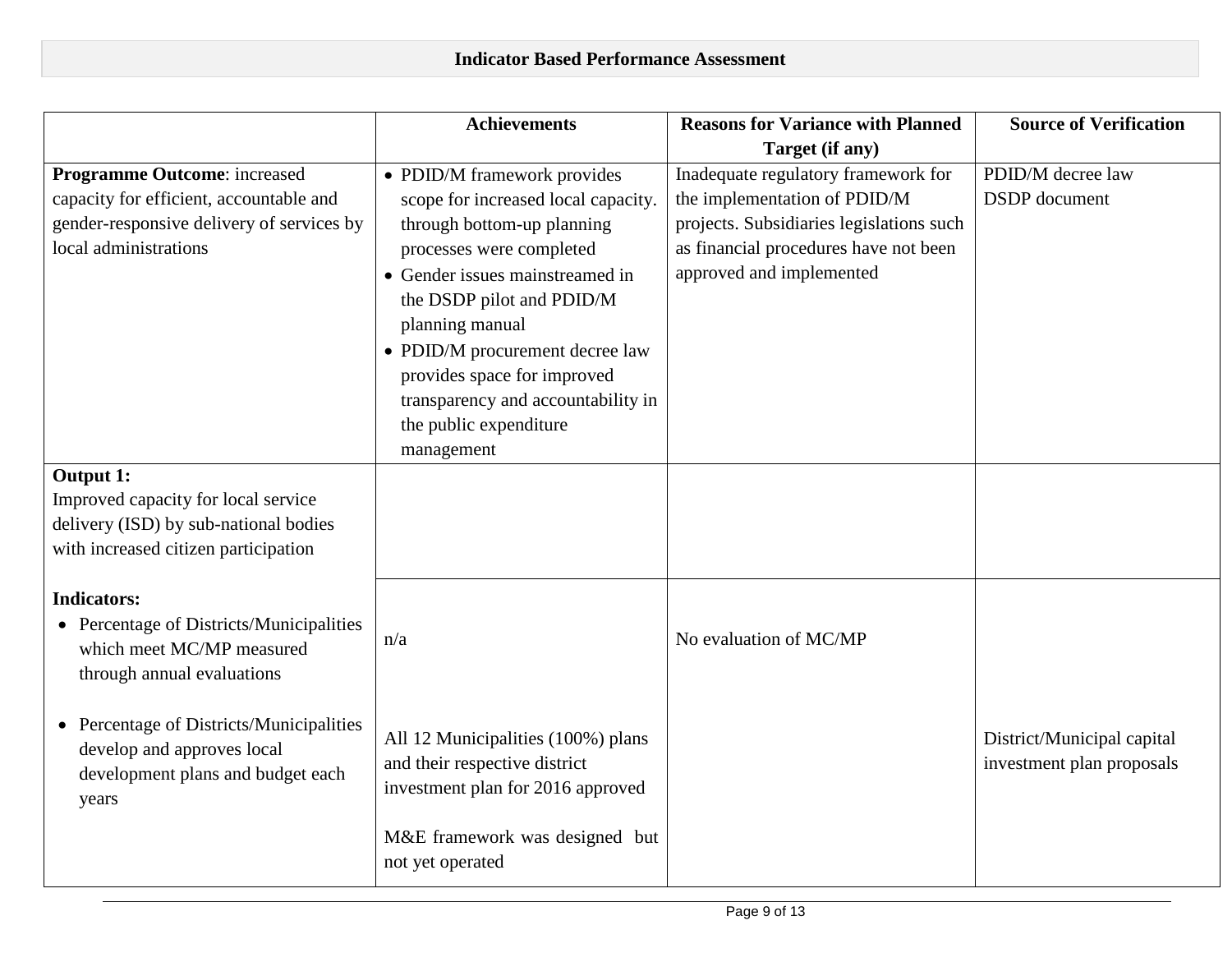| • MIS system in use and provides direct  |                                                                      | PDID/M data being collected from the  | Consultant mission report      |
|------------------------------------------|----------------------------------------------------------------------|---------------------------------------|--------------------------------|
| input to management strategies and       |                                                                      | Districts/Municipalities but have not | Project's quarterly and annual |
| decisions                                | All 442 Suco (100%) plans were                                       | been entered into the system          | report                         |
|                                          | updated                                                              |                                       |                                |
| • Percentage of suco plans updated and   |                                                                      |                                       | Suco development plan and      |
| included in overall district planning    | 442 Suco councils (100%)<br>All<br>signed-off completion of projects |                                       | project proposals              |
| framework                                |                                                                      |                                       | Certification of work          |
| • Percentage of suco councils able to    |                                                                      |                                       | completion signed by the       |
| provide effective oversight of local     |                                                                      |                                       | chief of village               |
| development initiatives                  |                                                                      |                                       |                                |
| <b>Baseline:</b>                         |                                                                      |                                       |                                |
| • MC performance system operational      |                                                                      |                                       |                                |
| in 10 Districts/Municipalities but no    |                                                                      |                                       |                                |
| PM system in place                       |                                                                      |                                       |                                |
| • No integrated planning processing      |                                                                      |                                       |                                |
| linking various levels                   |                                                                      |                                       |                                |
| • No MIS in place                        |                                                                      |                                       |                                |
|                                          |                                                                      |                                       |                                |
| • Suco plans prepared but not integrated |                                                                      |                                       |                                |
| in overall district planning             |                                                                      |                                       |                                |
| Output 2:                                |                                                                      |                                       |                                |
| Improved institutional, legal and        |                                                                      |                                       |                                |
| regulatory framework established in      |                                                                      |                                       |                                |
| support of effective local governance    |                                                                      |                                       |                                |
|                                          |                                                                      |                                       |                                |
| <b>Indicators:</b>                       |                                                                      |                                       |                                |
| • Revised DSF II approved                | n/a                                                                  | Continue with DSF I. Development of   | n/a                            |
|                                          |                                                                      | legal framework for LG (i.e. DSF II)  |                                |
|                                          |                                                                      | is based on the assumption on the     |                                |
|                                          |                                                                      | completion of DSF I: basic law on LG  |                                |
|                                          |                                                                      | passed by the National Parliament.    |                                |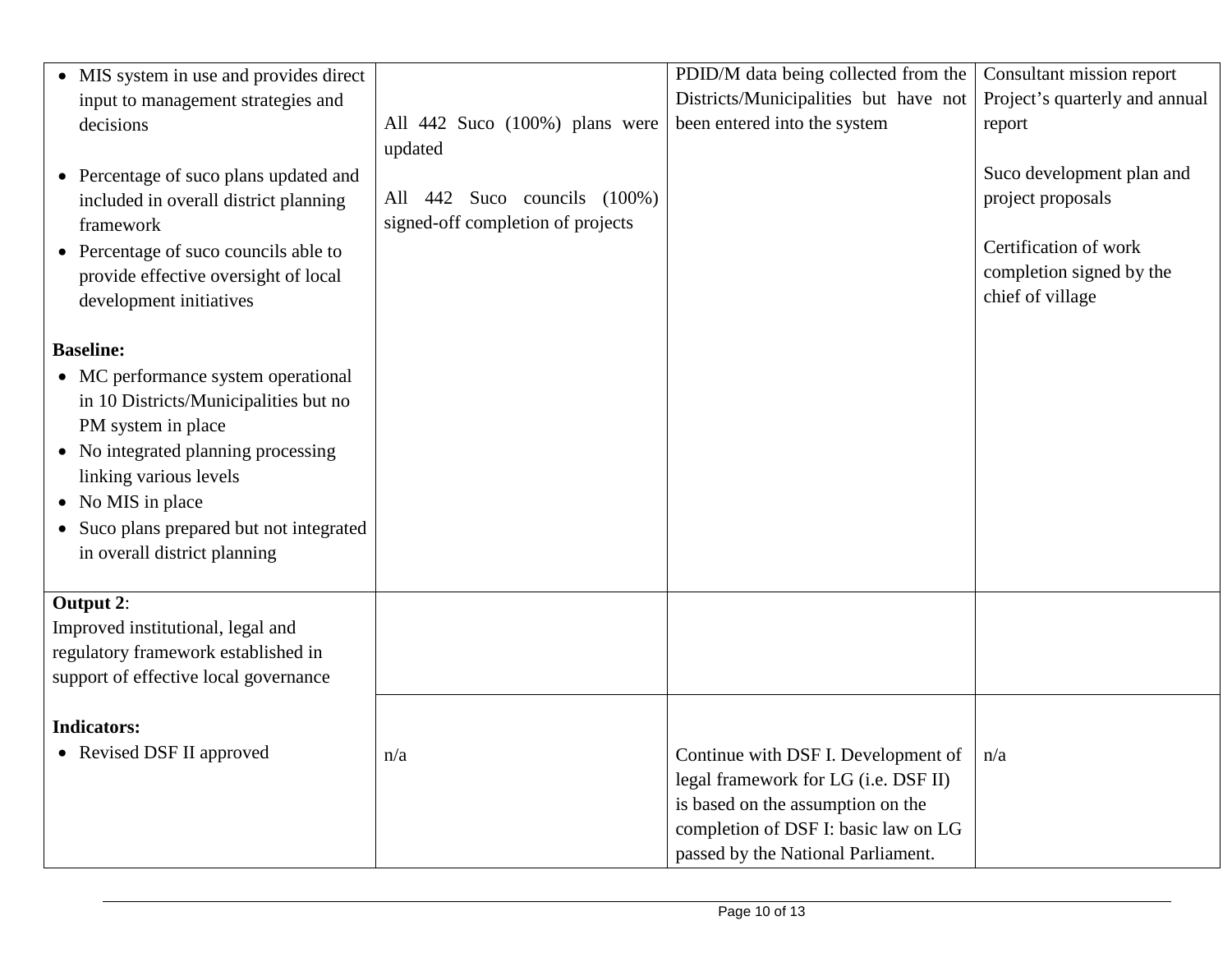|                  |                                       |                                     | However, the approved law has not         |                               |
|------------------|---------------------------------------|-------------------------------------|-------------------------------------------|-------------------------------|
|                  |                                       |                                     | been fully implemented by the             |                               |
|                  |                                       |                                     | government                                |                               |
|                  |                                       |                                     |                                           |                               |
|                  | • Revised PEM/PFM procedural          | PDID/M and its subsidiary           | Formula allocation in place               | Approved decree law and its   |
|                  | framework approved                    | legislations for planning and       | (ministerial decree respected             | subsidiary legislations       |
|                  |                                       | implementation in place             | internally by the district but not by the | ministerial decree on formula |
|                  |                                       |                                     |                                           |                               |
|                  |                                       |                                     | central line-ministries                   | allocation                    |
|                  |                                       | PDID/M Procurement Decree Law       | About 72 projects being evaluated by      |                               |
|                  |                                       | implemented. About 84 projects      | the National Development Agency           |                               |
|                  |                                       | (\$11.6 million) were tendered.     |                                           |                               |
|                  |                                       |                                     |                                           |                               |
|                  |                                       |                                     |                                           |                               |
|                  |                                       |                                     |                                           |                               |
|                  | • Availability of functional PBGS     | The system was designed and         |                                           | Project annual work plan 2013 |
|                  | (PBGS is established and operational  | foreseen in the PDID/M decree law   |                                           | endorsed by the PSC on 17     |
|                  |                                       | but not yet formally adopted by the |                                           | Dec 2012                      |
|                  | by end of $2012$ )                    | government:                         |                                           |                               |
|                  |                                       |                                     |                                           |                               |
|                  | • Revised capacity development        | The CD strategy was drafted but not |                                           | Project annual work plan 2013 |
|                  |                                       | implemented as the government still |                                           | endorsed by the PSC on 17     |
|                  | strategy approved                     | continues with the DSF I.           |                                           | Dec 2012                      |
|                  |                                       |                                     |                                           |                               |
|                  | • Percentage of district capacity     |                                     |                                           |                               |
|                  | assessment completed (3-4             |                                     |                                           |                               |
|                  | assessment completed by 2013)         |                                     |                                           |                               |
|                  | • Gender issues considered in all new | Gender issues (indicators)          |                                           |                               |
|                  |                                       | mainstreamed in the government      |                                           | PDID/M planning manual and    |
|                  | policies and strategies               | local development programmes        |                                           | <b>DSDP</b> documents         |
|                  |                                       |                                     |                                           |                               |
| <b>Baseline:</b> |                                       |                                     |                                           |                               |
|                  | • Outdated road map for local         |                                     |                                           |                               |
|                  | governance reform                     |                                     |                                           |                               |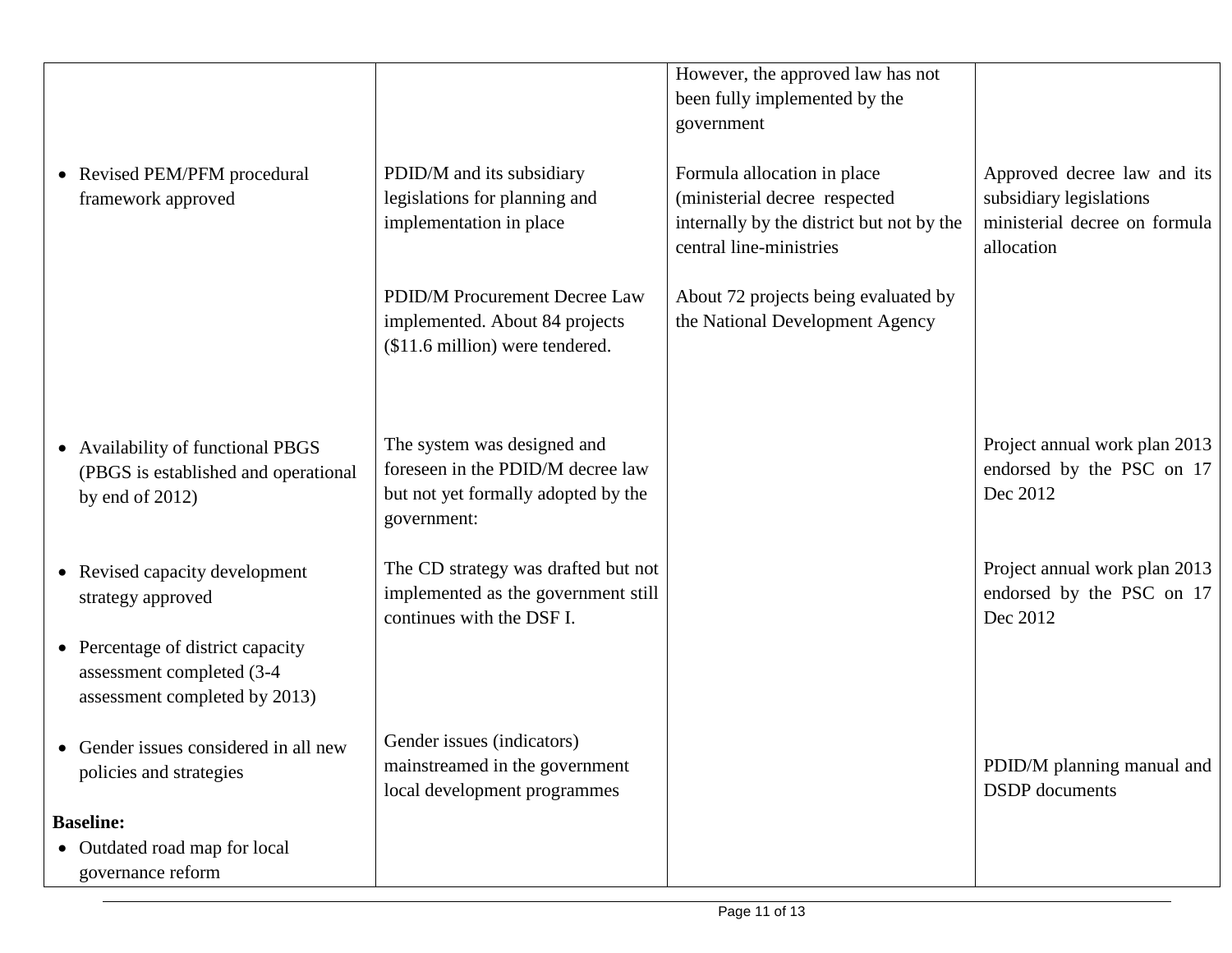| Incomplete and contradictory          |  |  |
|---------------------------------------|--|--|
| PEM/PFM framework for local level     |  |  |
| • No capacity assessment done at the  |  |  |
| local level and no capacity           |  |  |
| development strategy in place         |  |  |
| • No gender mainstreaming strategy in |  |  |
| place                                 |  |  |
|                                       |  |  |